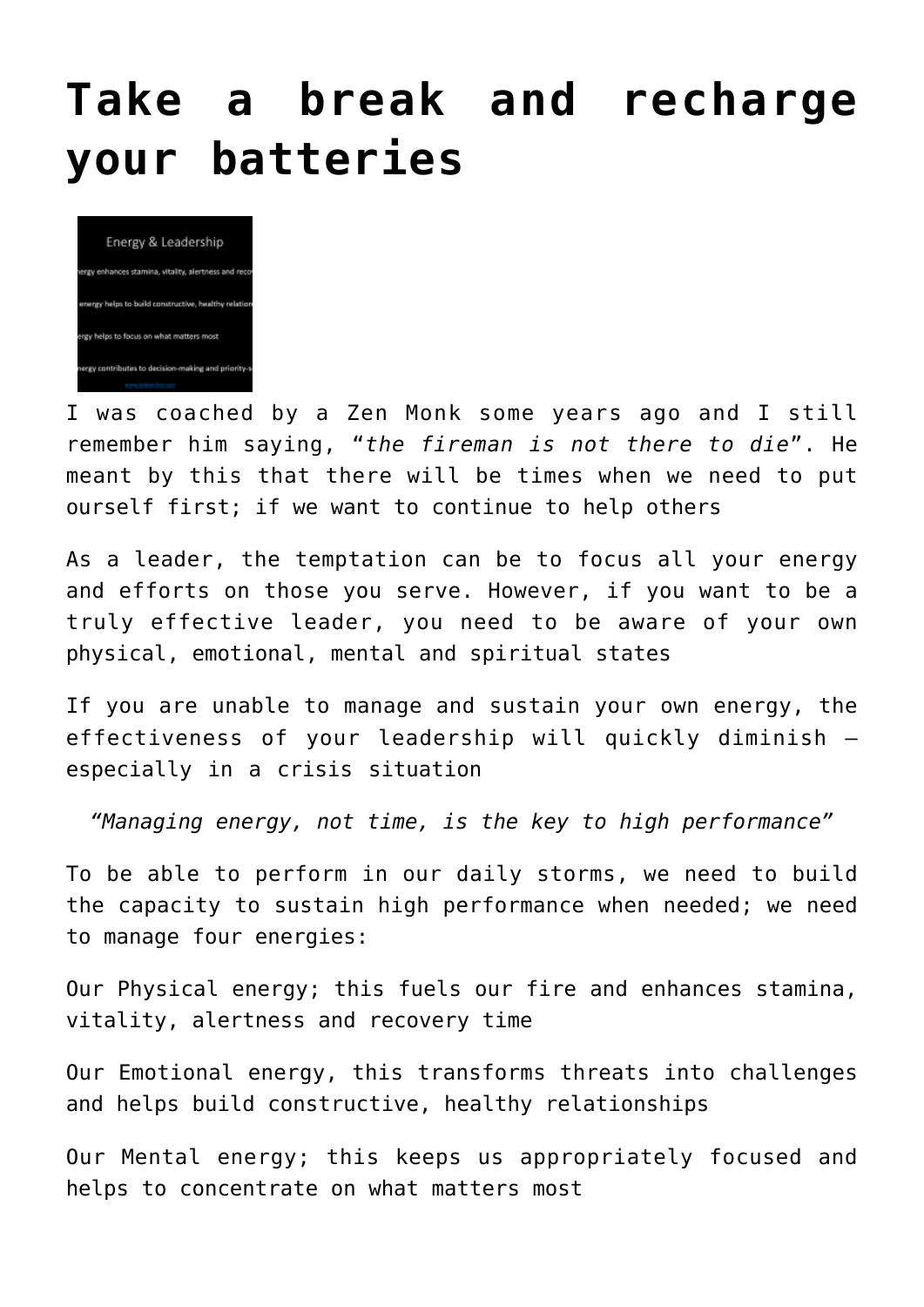Our Spiritual energy; this keeps us connected to our values and helps in decision making and priority setting

There are times in the day when we can hardly stay up on our feet, our eyelids are dropping and our stomachs are rumbling – it's time for a break

There are times in the day when we are annoyed, frustrated, disappointed and angry  $-$  it's time for a break

There are times in the day when we've looked at the problem from all the angles, reformulated the arguments till they make no sense and can no longer concentrate – it's time for a break

There are times in the day when we are lost and wondering why we are doing what we are doing  $-$  it's time for a break

There are times in our lives when all the above are present  $$ it's time for a big break

To be able to perform in your daily storms, you need to build the capacity to sustain high performance when needed; this means

- Developing your ability to expend and recover energy
- Creating routines for managing your energy levels
- Eliminating negative habits that waste, deplete or contaminate your stored energy
- Selecting when to engage and when to disengage

To paraphrase Winston Churchill, use your energy, "at the right time, in the right place and in the right way"

You can manage your physical energy by eating correctly, respecting your Circadian rhythm, exercising regularly and taking breaks during your day

You can manage your emotional energy by accessing pleasant emotions, developing self-confidence & self-control, looking for the positive in the negative and doing things that you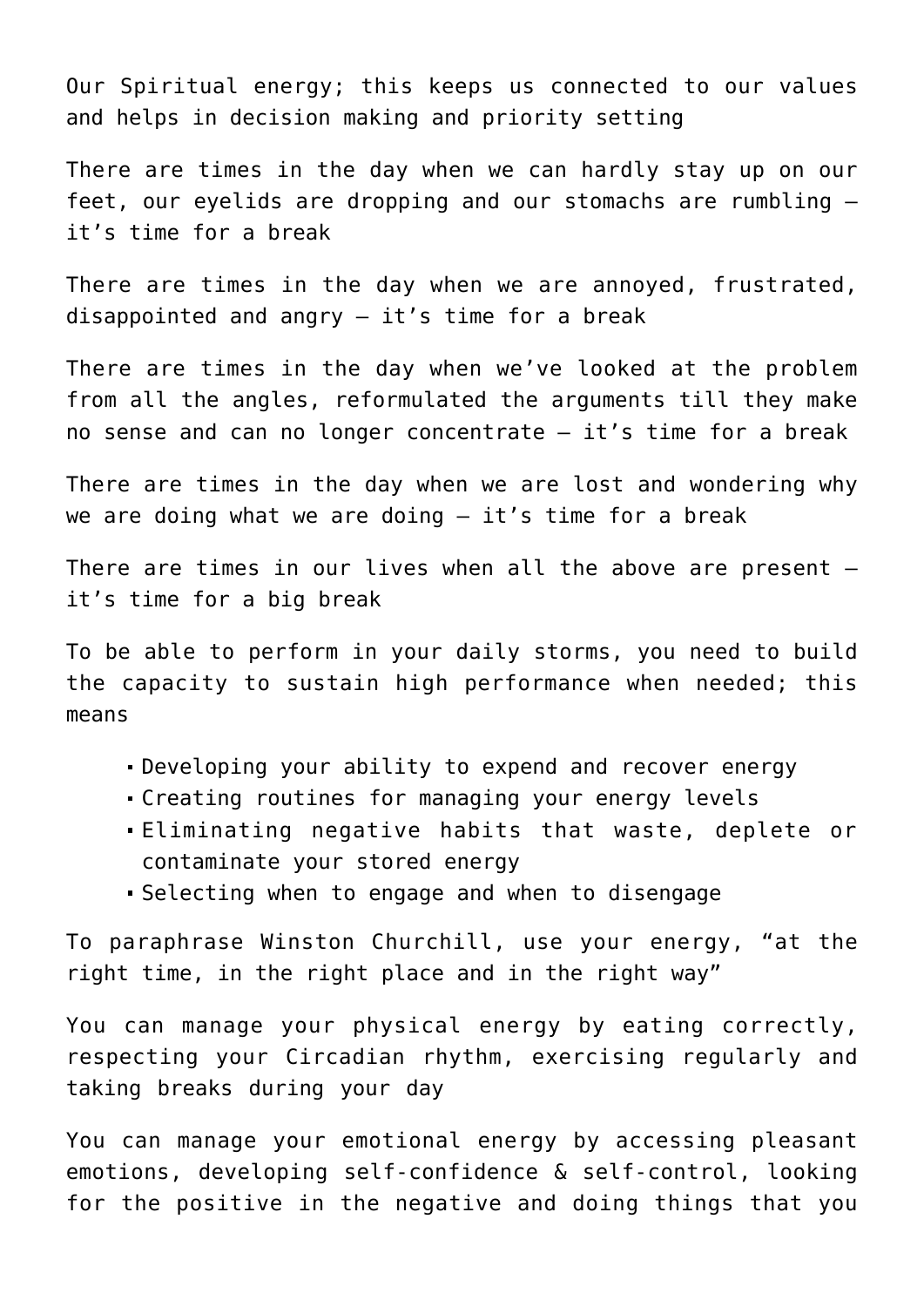like

You can manage your mental energy by controlling what you can control, avoiding multitasking, setting priorities and developing Mindfulness

You can manage your spiritual energy by respecting your values, clarifying your purpose and doing meaningful work

If you want to demonstrate calm and optimism in a crisis, you need to create a personal operating model that helps you function at your best; an operating model that ensures:

- The greatest **quantity** of physical energy
- The highest **quality** of emotional energy
- The clearest **focus** of mental energy
- The maximum **depth** of spiritual energy

Ideally, you need to oscillate between high and low positive energy



"*A broken leader – physically or mentally – is no leader at all*"